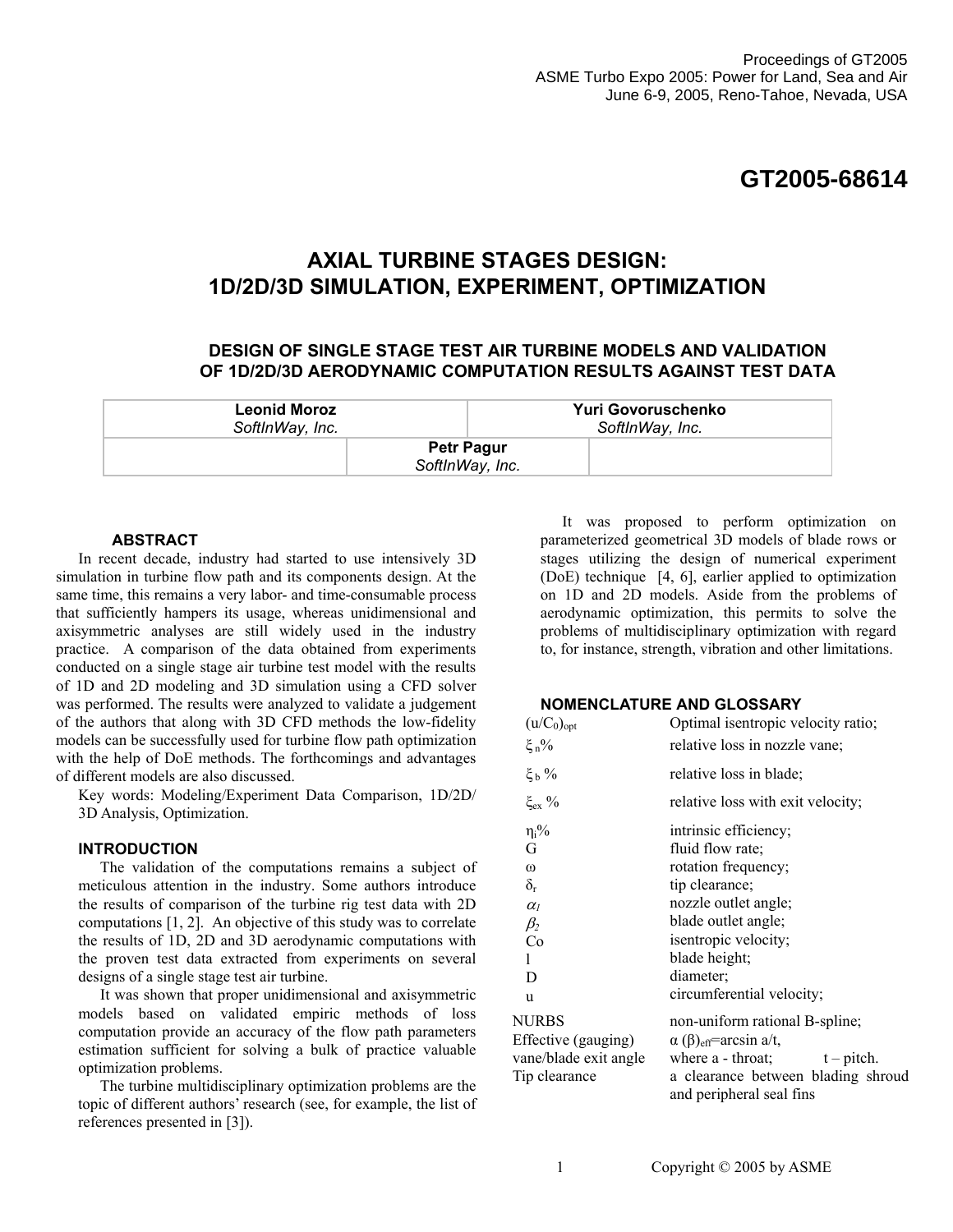## **DESIGN, PARAMETERS OF TEST STAGES, AND PROBLEM FORMULATION**

Experimental studies of the stages under consideration have been performed in 1982 and presented in [6] to validate the principles of turbine stages and cascades design and optimization described in [4] and to estimate an effect of such factors as fluid leakage in the tip clearance, the pump-up effect in near-hub zone, the negative reaction degree, etc.

First design of the stage (MI), Figure 1/left, was a prototype of IP turbine last stage of the large steam turbine with reaction at mean radius such that provided axial flow exit from the stage and had a twist by the law of free-vortex design. The second design of the stage (MII) was purposed for testing the possibility to increase a load on the stage preserving axial flow exit. At that, significant negative reaction was expected in near hub zone, which detrimental effect could be reduced to minimum by usage of specially profiled cascades with divergent passages. The twist applied in MII stage was computed by the method of optimization described in [4].

Recent papers by Moroz at al. [7, 8] provide details of the current state of that approach.

Main parameters of the stages put on trial are presented in Table 1.

| Parameter                       | Value  |        |  |  |
|---------------------------------|--------|--------|--|--|
| Stage design                    | МI     | МII    |  |  |
| Inlet pressure, Pa              | 117000 | 130000 |  |  |
| Inlet temperature, K            | 373    | 373    |  |  |
| Outlet pressure, Pa             | 100000 | 100000 |  |  |
| Rotation frequency, 1/s         | 7311   | 8212   |  |  |
| Nozzle vane mean diameter, m    | 0.2978 | 0.2978 |  |  |
| Nozzle vane length, m           | 0.0822 | 0.0822 |  |  |
| Blade mean diameter, m          | 0.2986 | 0.2986 |  |  |
| Blade length, m                 | 0.0854 | 0.0854 |  |  |
| Nozzle vane outlet<br>gauging   | 20     | 17.2   |  |  |
| angle near hub, deg             |        |        |  |  |
| at mean radius, deg             | 24     | 17.5   |  |  |
| at peripheral radius, deg       | 28     | 17.8   |  |  |
| Blade outlet gauging angle near | 32     | 41     |  |  |
| hub, deg                        |        |        |  |  |

at mean radius, deg 29.7 26 at peripheral radius, deg  $\begin{array}{|c|c|c|c|c|c|} \hline 26 & 19 \end{array}$ 

**Table 1. Main parameters of the test stages** 

Figure 1 illustrates the sketches of the stages under study.

The test study included measurement of integral characteristics of the stage with the help of nozzle flowmeters, fluid brake, pneumatic measuring probes of full and static pressure connected to mercury and water U-tube pressure gauges. In the course of experiment, an optimal isentropic velocity ratio was determined by changing the rotor rotation frequency and subsequent traverse measurements. Flow parameters were

measured in axial gaps downstream vanes and blades by means of fixed three-hole pressure probes. Instrumentation, experimental technique, and methods of test data processing used in the course of rig testing were driven by Kharkov NTU "KhPI" in-house standards [6]. Statistical estimation showed that the root-mean-square error for the curves depicted on Figure 3 formed max 0.3% from the absolute error.



## **Figure 1. Sketches of MI (left) and MII (right) stage design**

Numerical studies included the following analyses:

unidimensional  $(1D)$  and axisymmetric  $(2D)$  stage computations with  $AxSTREAM^{TM}$  software;

- nozzle vane/blade re-engineering with *AxSTREAM* and subsequent blade export to external mesher for preparation for further 3D aerodynamic analysis;

- 3D CFD analyses with CFX-5.7;
- computed and test data comparison;

- analysis of validity of different complexity computations for stage characteristics prediction and for practical application in stage performance optimization.

## **UNIDIMENSIONAL AND AXISYMMETRIC COMPUTATIONS**

In addition to the stage integral characteristics, axisymmetric computations provide the flow parameters distribution in axial gaps along radius. At this, a method of loss components estimation along radius is a subject of importance. In this study we used Craig and Cox method for profile and secondary losses analysis. The secondary losses were concentrated at the blade tip by a special algorithm. The secondary loss was calculated for each station along the blade height fitting a local profile loss magnitude. Then, the secondary losses were concentrated at the tip and the hub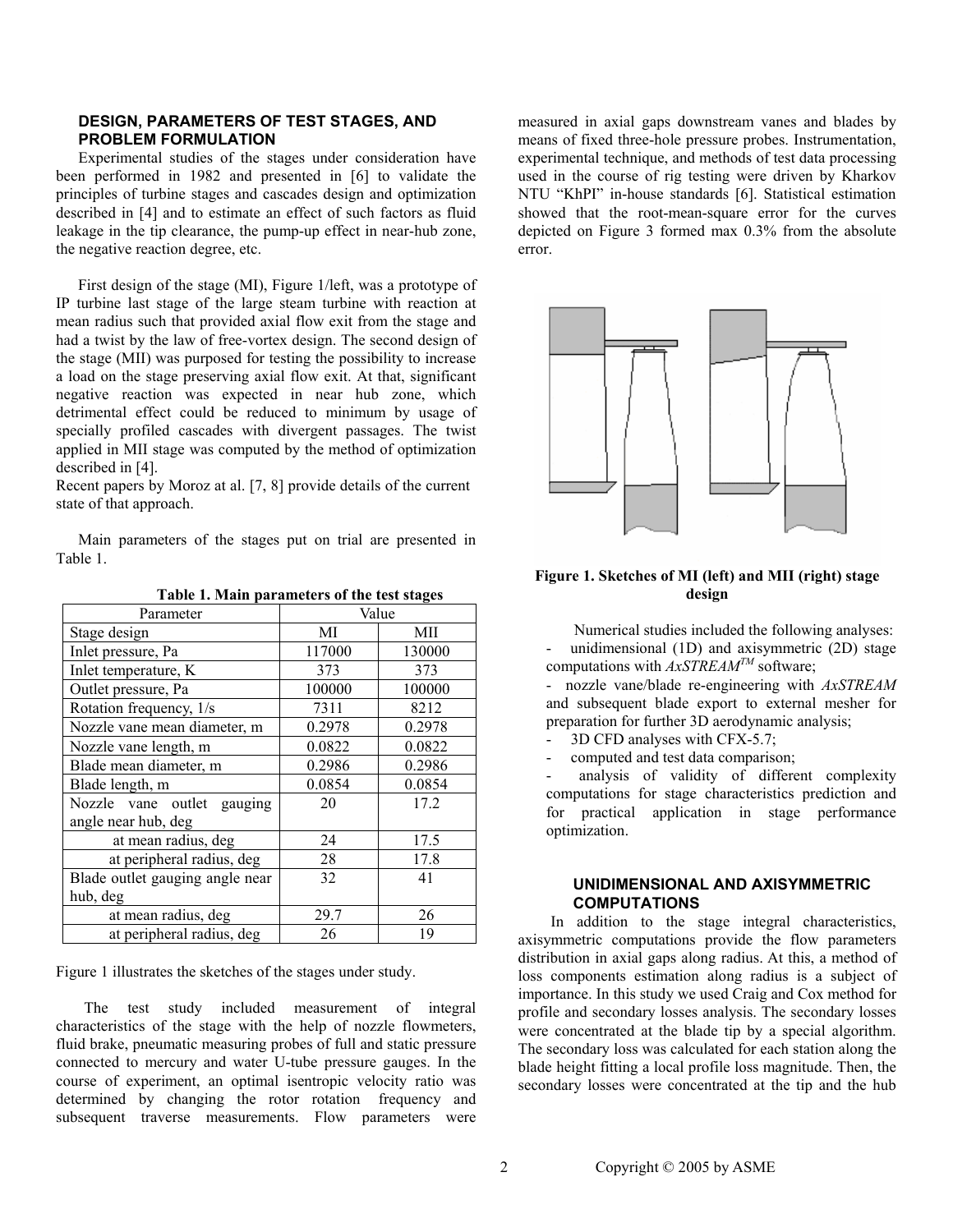under the parabolic law following the sum of secondary losses and the sum of local profile losses parity.

Additionally, a loss from leakage in the tip clearance was also accounted for.



**Figure 2. Stage MI efficiency and flow rate computed with regard to the value of tip clearance (top); stage MI efficiency and isentropic velocity ratio computed dependently on rotation frequency (bottom)** 

The stages were designed for optimal 0.63 and 0.55 u/Co ratios at minimal radial clearances. The radial clearance increase entails certain variation of the optimum u/Co ratio.

The efficiency and the flow rate diagrams built from the *AxSTREAM'*s axisymmetric solver with respect to the value of the tip clearance applying a Box-Behnken four-dimension design of experiment can serve as the illustration, Figure 2. In spite of the fact that 1D analysis provides the similar dependencies, an

accuracy of those dependencies at small stage aspect ratio D/l is significantly lower than one provided by 2D computations due to very approximate estimation of the pressure at the peripheral diameter.

It is worth to note that it is far more difficult to perform similar computations on 3D models since such operations require non-trivial modification of the mesh on any change of the clearance dimension.





**Circles – test data; curves – results of 1D and 2D computations with** *AxSTREAM***; vertical lines – design points.** 

Figure 3 demonstrates comparative diagrams of extracted from tests and computed efficiency vs rotation frequency for MI and MII stages at various dimensions of the tip clearance.

This comparison confirms the fact that computations performed with 2D model provide the reliable results over a wide interval of operational conditions and geometrical parameters variation. The results of 1D computation are in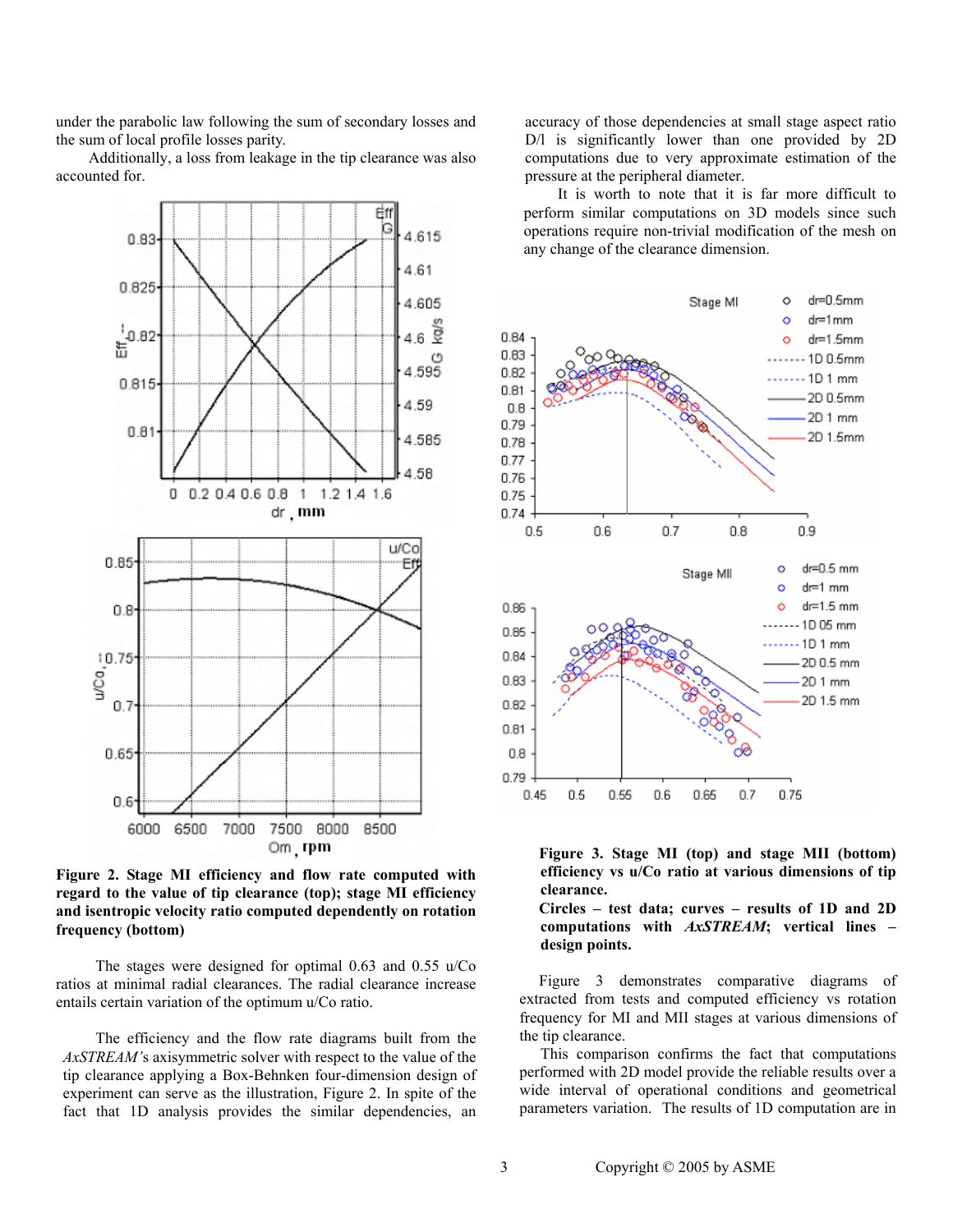certain disagreement with the rig test data. This disagreement can be explained by applying the twist law different from the freevortex design that causes heightened static pressure at the intercascade gap periphery.

#### **BLADES REVERSE ENGINEERING**

Since the experiment had been carried 23 year ago, it is natural that 3D models of the test stage blades had not existed. To facilitate airfoil 3D geometry for CFD modeling, the airfoils were reverse-engineered. The airfoil shapes used in the CFD model did not precisely correspond with the original used for the rig testing. At the same time, in the course of the blades re-engineering, a set of control variables was observed including relative pitch, inlet metal angle, outlet gauging angle, radii of leading and trailing edges. Smoothness of the profile configuration and favorable shape of the interblade passages were attained with the help of streamline and profile boundary layer calculations combined with profile loss estimation. Therefore, it may be argued that the reengineered cascades are on a par with the original ones in efficiency and shouldn't bring on a noticeable increase of the losses against the test data in the calculations, which take into account the profile configuration.

 The blades that were used in the test turbine stage are the subjects of particular interest from several points of view. First of all, the nozzle vane cascades are assembled from the profiles supplied with the trailing edge extension. This is characterized by heightened strength properties at reasonably high efficiency and low sensitivity to inlet flow angle variation. Then, the specially profiled cascades with divergent channels in a hub zone capable to provide -10% to 30% hub reaction at moderate loss of 4% to 6% were used that permitted to increase stage loading, preserving optimum reaction at mean radius. As it was described in [3], such types of the cascade feature a heightened sensitivity to the flow angle yaw from nominal value. Profiling was carried out with known chords, sections area, inlet and effective outlet cascade angles.

 The airfoil geometry is generated on planar design sections with sections arranged along the blade height following a selected rule. A turbine designer may choose an approach for profiling, when the sections are profiled along the direction of streamlines. The authors chose another approach, which is quite simple in realization and provides the reliable results. According to that method, the airfoil centroids are placed upon a radial line. Then, a skeleton generated from the sections is covered with a surface that is a NURBS. In a process of planar sections construction, a technique of the profile shape optimization on geometrical criterion (minimum of maximum curvature) and on aerodynamic criterion (minimum of profile loss) was applied. During profiling, we obtained an exit flow angle equal the effective angle by changing the profile configuration in a zone of skew section to provide a fluid flow rate required for 3D aerodynamic analysis. To control velocity distribution along the airfoil contour and compute cascade exit flow angle and profile loss, a potential streamline with

approximate regard of compressibility as well as mixed boundary layer at the profile were computed. The samples of the stage MI planar sections and airfoils are presented in Figure 4.



**Figure 4. Stage MI planar sections and airfoil reengineered with** *AxSTREAM*

The blade geometrical models built in the way described above can be exported in IGES or some other formats that are readable for the meshers of commercial CFD packages such as Fluent, CFX, etc.

 This method of blade geometrical modeling can be also applied to the blade parameterization when solving its shape optimization problems.

### **3D AERODYNAMIC COMPUTATIONS**

The flow boundary conditions for the CFD model were aligned with the peak velocity ratio, minimum radial clearance, and no disk cavity leakage flow. The leakage over the rotor tips was also not accounted for in the model. The stage efficiency (static and total) and pitch averaged parameters were determined using the CFD post-processing tool.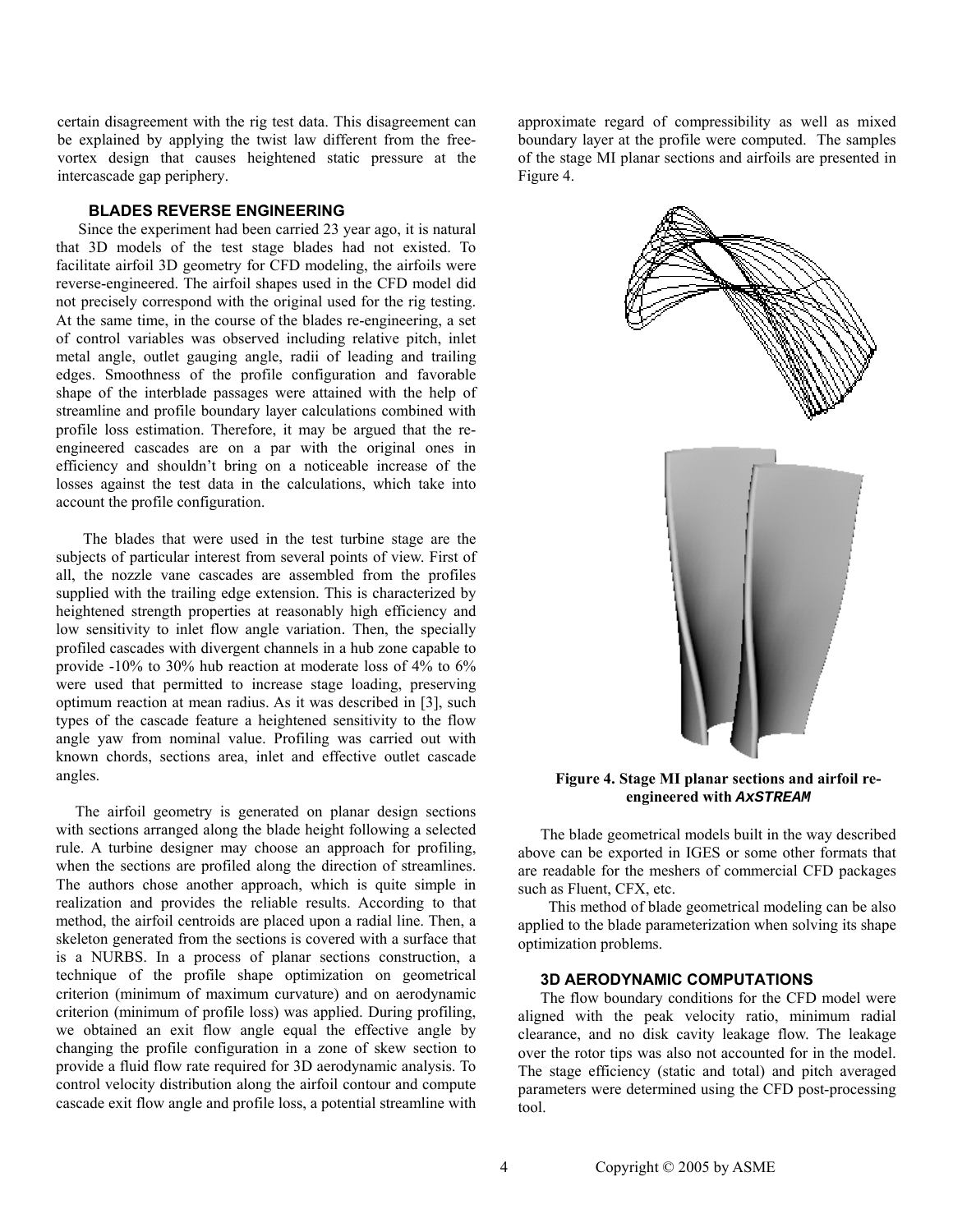

#### **Figure 5. Geometrical models and velocity contours in MI (top) and MII (bottom) flow paths prepared for export to CFX 5.7**

Several versions of computational meshes and turbulence models were considered in the course of 3D CFD study. When tuning the model parameters, it seemed to us that the solver reacts inadequately to the minor changes in the grid, in the profile shape, and in the outlet flow angle in the skew section region, showing difficult-to-explain growth of the flow rate (over 5%) in comparison with the test data and the results of 1D/2D

computations. This phenomenon becomes especially evident for diffuser and impulse types of the cascade. Some correction of the outlet metal angle in the course of sections profiling was a single mean to dispose of that annoying problem. It should be noted that even preliminary evaluation of 1D analysis results helped to avoid essential errors in 3D CFD simulation.

Table 2 demonstrates integrated parameters of the stages. The blade sketches and the computed velocity contours in the flow path are shown in Figure 5.

| Parameter                   | Value      |            |  |
|-----------------------------|------------|------------|--|
| Stage:                      | МI         | МII        |  |
| Number of finite elements : |            |            |  |
| For nozzle vane:            | 144140     | 144140     |  |
| for blade:                  | 130500     | 136800     |  |
| total:                      | 274640     | 280940     |  |
| Turbulence model:           | <b>SST</b> | <b>SST</b> |  |
| Time for computation, h:    |            | 14         |  |
| Number of iterations:       | 252        | 478        |  |
| Time per iteration, $s^*$ : | 101        | 104        |  |
| Convergence criterion:      | 1.0e-6 RMS | 1.0e-6 RMS |  |

**Table 2. Results of 3D analysis of the stages** 

the computations were performed on a computer with configuration: P4-2.8 GHz HT, RAM 1GB, OC MS Windows 2000 Pro.

### **COMPARISON OF EXPERIMENTAL AND COMPUTED DATA**

 Comparisons of the 2D model, 3D model, and test data are shown as radial distributions on Figures 6 and 7 and average parameters in Table 3. At the nozzle exit the results show the 2D and 3D predictions are in agreement with the test data. At the blade exit the 2D and 3D predictions deviate from the test data near the hub region. The hub region contains a zone of separated flow caused by the divergent airfoil design section, this effect is not captured by the prediction models.

2D solver that operates with only cascade outlet gauging angle provided more smooth flow parameters variation after the working wheel and demonstrates more close proximity to the test data (Figures 6f, 7f). At the same time, 3D solver tried to determine the cascade actual exit angle, which features quite intricate configuration resulting from, besides all other factors, availability of flow separation zones at the blade ends. As Figures 6f and 7f show, a better convergence of computed and test kinematic characteristics is still desirable even taking into account not very high accuracy of measurements ahead of rotating blade row.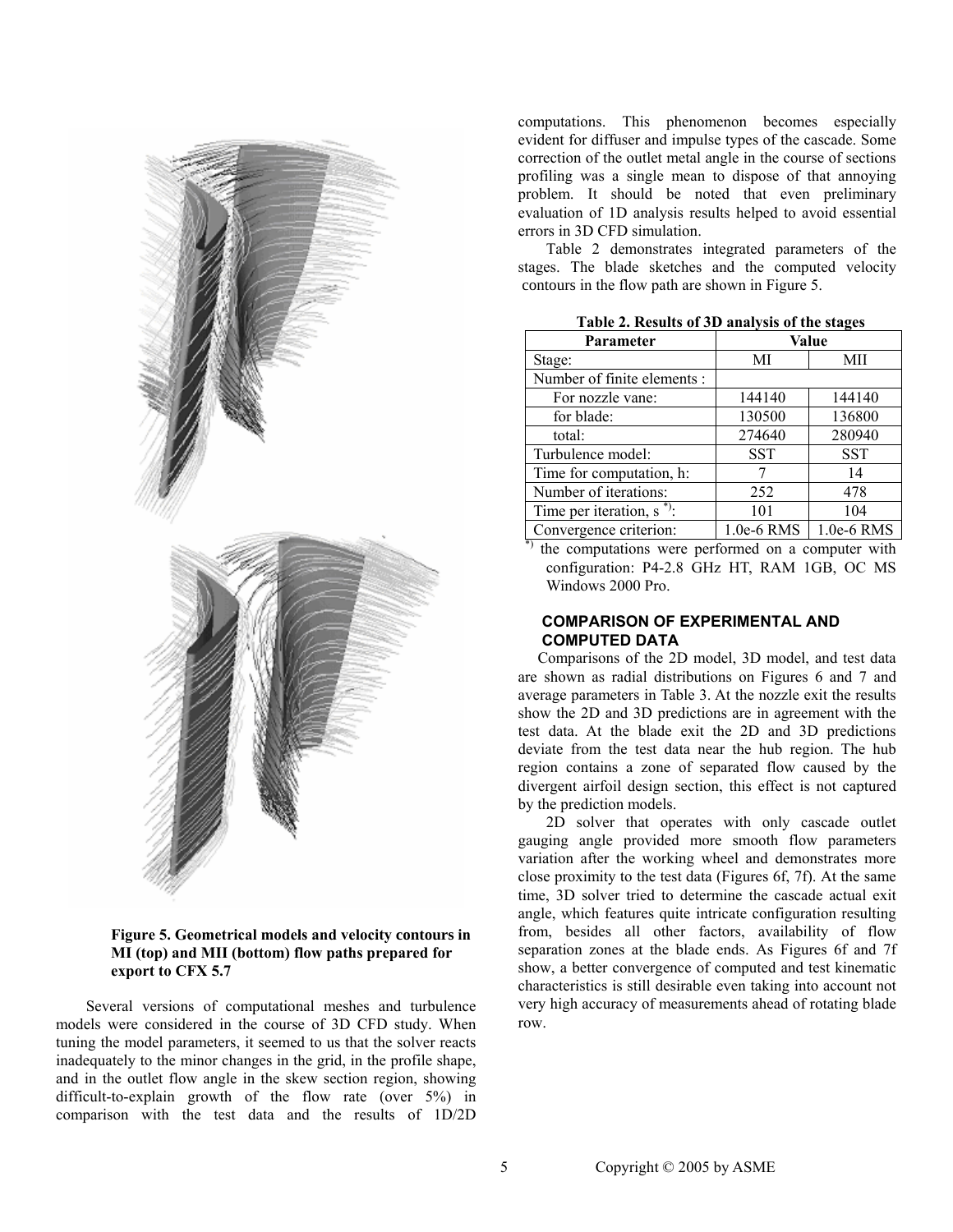

**Figure 6. Computation vs experiment (comparison for stage MI)** 

**Flow parameters distribution along nozzle vane and blade height:** 

- **a reaction;**
- **b axial velocity component after nozzle vane;**
- **c tangential velocity component after nozzle vane;**
- **d nozzle vane velocity coefficient;**
- **e blade exit flow angle in relative motion;**
- **f axial velocity component after blade;**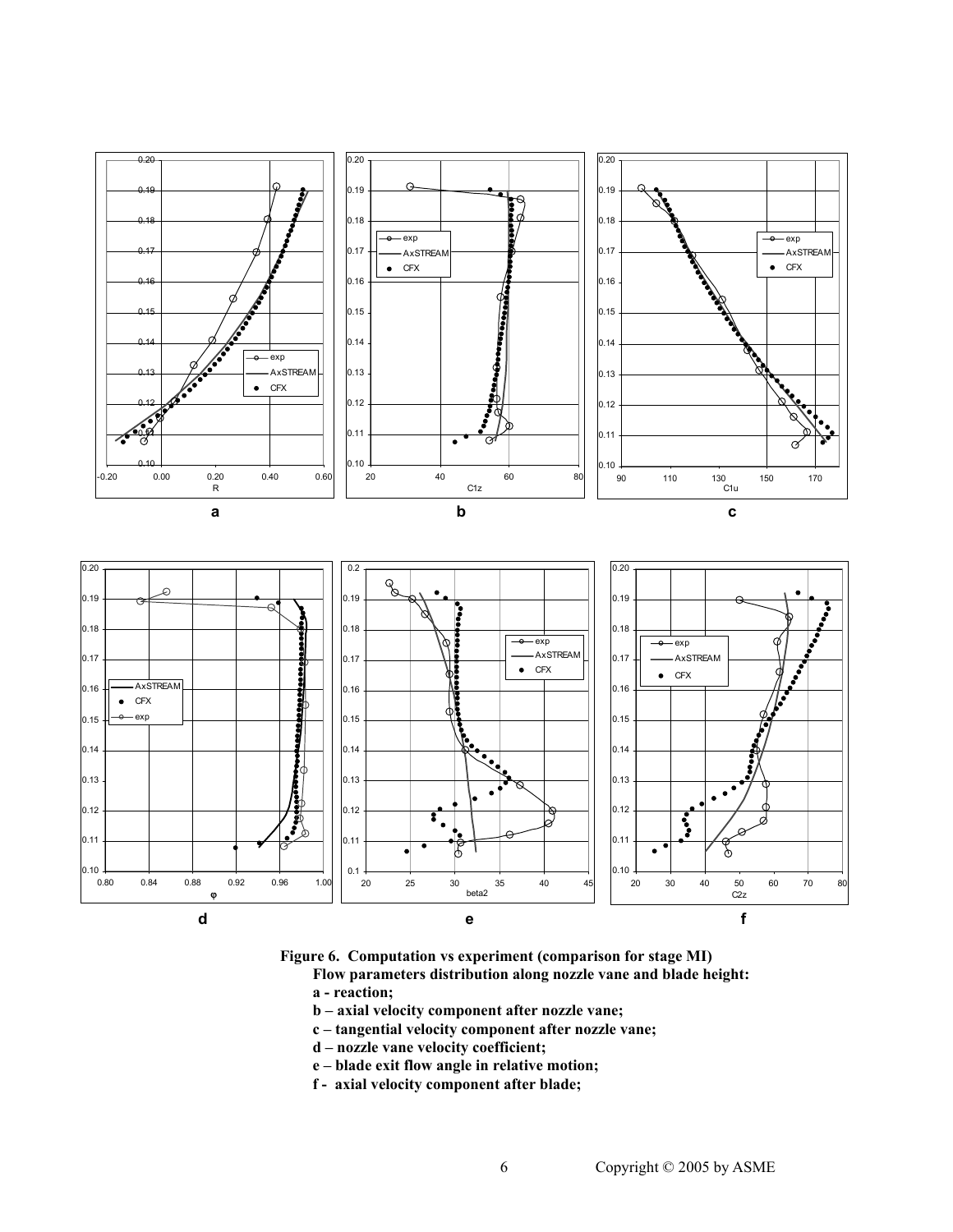

**Figure 7. Computation vs experiment (comparison for stage MI).** 

**Flow parameters distribution along nozzle vane and blade height:** 

- **a reaction;**
- **b axial velocity component after nozzle vane;**
- **c tangential velocity component after nozzle vane;**
- **d nozzle vane velocity coefficient;**
- **e blade exit flow angle in relative motion;**
- **f axial velocity component after blade;**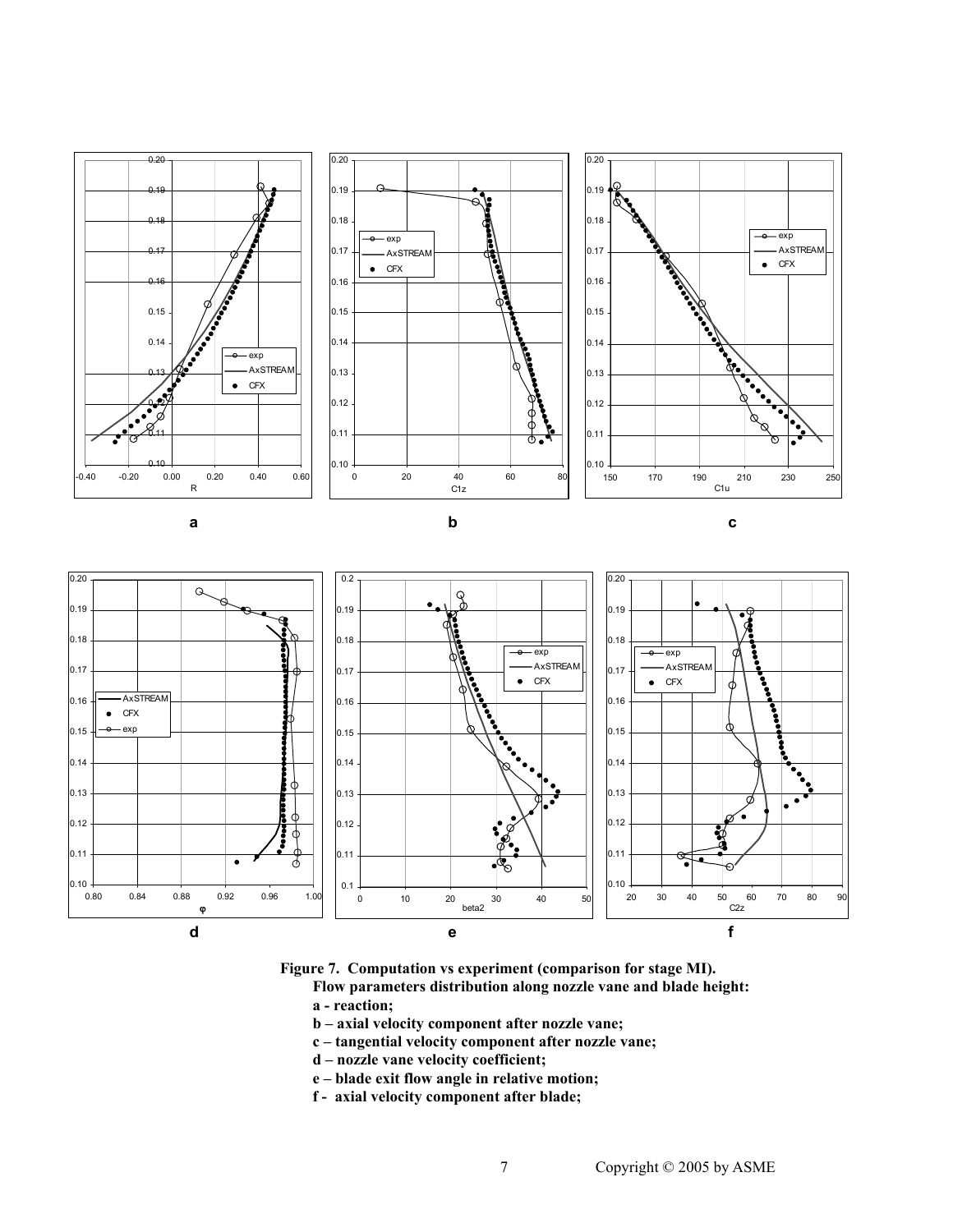|                                          | $\sim$<br><b>Stage MI</b> |                       |                   | $\epsilon$<br><b>Stage MII</b> |                       |                   |
|------------------------------------------|---------------------------|-----------------------|-------------------|--------------------------------|-----------------------|-------------------|
|                                          | 2D<br><b>AxSTREAM</b>     | $3D$ CFX <sup>*</sup> | <b>Experiment</b> | 2D AxSTREAM                    | $3D$ CFX <sup>*</sup> | <b>Experiment</b> |
| $(u/C_0)_{opt}$                          | 0.6                       | 0.627                 | 0.62              | 0.55                           | 0.550                 | 0.55              |
| $\xi_c$ %                                | 3.5                       | 4.0                   | 2.7               | 4.9                            | 5.2                   | 3.1               |
| $\xi_{\mbox{\tiny{J}}\mbox{\tiny{I}}}$ % | 2.2                       | 2.1                   | 2.4               | 2.1                            | 3.0                   | 4.6               |
| $\xi_{\rm{BBIX}}$ %                      | 10.8                      | 13.9                  | 11.9              | 6.8                            | 9.0                   | 7                 |
| $\eta_i$ %                               | 82.3                      | 80.0                  | 83                | 84.9                           | 82.8                  | 85.3              |

**Table 3. Comparison of stages MI and MII integral parameters at minimum radial clearance** 

\*) results provided regardless to leakage in tip clearance

Generally, the results of comparison indicate the sufficient reliability of axisymmetric analysis for estimation kinematic and power parameters of the stages. However, it is uncapable to regard the local factors caused by the effects aroused at the blade ends and the flow nature variability pitchwise.

In contrast to noticeable differences in the flow kinematics computed on different types of models and extracted from experiment, the integral characteristics of the stages such as mass flow rate, efficiency, losses appeared entirely comparable, see Table 3. At that, the efficiency values determined by 2D computation have better agreement with experiment than computed on 3D model.

Our experience proves that any problem solved in 3D formulation obviating 1D and 2D analyses is fraught with a danger of gross misses in the flow rate and efficiency determination, particularly in the cases when the blade shape is defined with low accuracy due to, for example, rough measurements purposed for turbine modernization. At the same time, unidimensional and axisymmetric computations feature high reliability, high speed of operation and accuracy sufficient for conventional turbine design. In addition, those analyses allow easily regarding the gaps influence on the stage characteristics and facilitate input and output data pre- and post-processing, respectively.

 3D analysis is a laborious and sophisticated analysis tool and the modeling time invested is several orders of magnitude larger than a 1D and 2D model. In addition, the designer needs to posses and maintain specialized skills for mesh generation, turbulence model selection, boundary condition application, etc.

Indeed, all forthcomings of 3D analysis is compensated by its capabilities to quantitatively count the flow nuances such as secondary effects in the cascade and flow separation, which can not be precisely regarded in the low-fidelity models, and

properly reflect dependencies of the stage characteristics from geometrical and operation parameters. However, these advantages can be rationally utilized only after accumulation of a substantial skill in a certain stage type analysis or after elaborated calibration based on reliable test data.

In the present paper we didn't make our aim to discuss advances of 1D/2D computations in accuracy against 3D CFD. We rather wanted to demonstrate qualitatively the results, which can be objectively obtained from different computational methods and from rig testing.

### **SPECIFICS OF MULTIDISCIPLINARY OPTIMIZATION (MDO) ON DIFFERENT TYPES OF MODELS**

Independently from a model selected, the flow path optimization problem formulation assumes selecting a criterion of optimality, various constraints (for functions and for intervals of independent variables variation), methods of parameterization and search for optimum solution. Usually, the problems of optimization can be solved with the help of computations in direct formulation, when blade geometry parameters are assigned and part of those parameters (defined in the course of optimization) assumed as varied ones.

 1D and 2D model optimization problems don't take into account the blade shape, but consider more generalized parameters such as blade height, mean diameter, effective angle at mean radius, twist law, etc. The essence of this approach lies in response functions construction on the basis of original mathematic models and design of experiment technique. Flexibility of dependent and independent variables selection is achieved due to direct interactive access to an integrated project database, in which the magnitudes used in surrogate models creation can be easily flagged. After the computations are accomplished and the response functions are built, a search based on the method of quasi-random lowdiscrepancy sequences is enabled to determine an optimum geometry of the flow path. Numerous objectives solved with the approach described above indicates practical value of the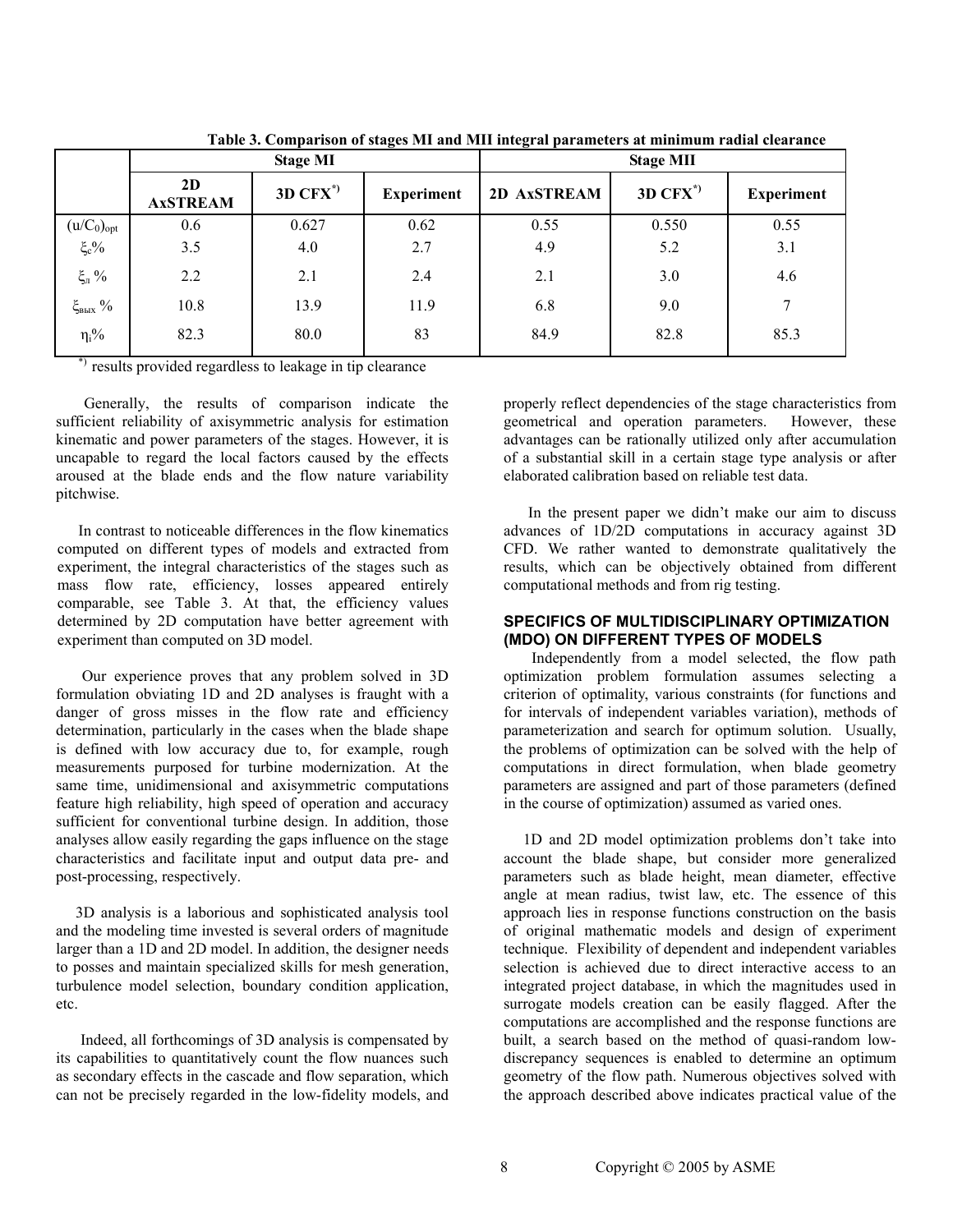low-fidelity modeling for the goals of flow path parameters optimization

 Problem formulation of MDO is complicated by the necessity to integrate the fragmented solvers used for the flow, the blade strength/vibration and other computations and the modules responsible for optimization in an uniform system. The modules for control functions parameterization and tools for parameterized blades and interblade channels meshes generation belong to main non-standard components of that system. It is worth to note that the parameterization problem tightly bound to the optimization problem formulation and to the method of 3D profiling of the blade airfoil, either. As a rule, the blade airfoil optimization problem formulations extracted from publications offer to parameterize the blade airfoil using parameters that don't impact the profile section shapes, i.e. the profile stagger angle in the sections or the blade lean/sweep angles.

We used more flexible parameterization for profiling, including parameters that affect the planar sections configuration (wedge angles, edges stagger angles, profile stagger angle etc.). If design of experiment technique is used in the search for the blade shape optimum, we suppose the following algorithm of multidisciplinary optimization as most adoptable:

- 1. Selection of *m* cross-section parameters on which the profiles optimization will be performed (*m*=3…6).
- 2. Selection of *n* cross-sections, in which the parameterized profiles will be built. In practice, three sections are enough for the method of the airfoil profiling used in *AxSTREAM*.
- 3. Generation of design of experiment for *m\*n* variables in the frame of assigned ranges of parameters variation with the help of a DoE tool like *AxPLAN*.
- 4. Blade airfoil construction by means of embedded in *AxSTREAM* module in each point of design of experiment with subsequent export of the airfoil stored in one of the standard CAD object transition format (IGES, for instance) to a mesh generation tool for further aerodynamic and strength computations.
- 5. Aerodynamic, structural and vibration analyses performed with corresponding solvers. At this phase of optimization, each point computation is carried out independently.

6. According to results of computations in AxPLAN, it is possible to restore the response functions (efficiency, stresses, weight, etc.) as quadratic functions and formulate and solve different tasks of the blade airfoil optimization. For example, it is possible to assign such criterions as:

- minimum of aerodynamic loss at allowable stresses and vibration constraints;

- minimum of weight strength and vibration constraints.

It is important that the quadratic models built can be stored and used for multidisciplinary analysis and optimization of the blades with similar characteristics.

### **CONCLUSIONS**

In this study we compared single stage test air turbine aerodynamic characteristics extracted from experiment and computed with the help of 1D, 2D and 3D solvers. The paper provides the recommendations relating to most expedient usage of different models in various areas of application with regard to project quality and the resources required.

It was shown that proper unidimensional and axisymmetric models combined with proven empiric methods of loss calculation provide the accuracy of the turbine flow path computation sufficient for optimization procedures in a bulk of practice valuable cases. Comparative analysis of the experiment and simulation results indicates an untimely nature of the assertion that 3D CFD analysis is already capable to substitute physical experiments.

 The paper discusses specifics of the multidisciplinary optimization problem formulations and solutions associated with usage of different types of the models. It was demonstrated how the approach realized in an integrated design software can be applied to axial turbine flow path optimization with the help of commercial packages for aerodynamic and structural 3D analyses. It was also shown that such software can be also used as an intelligence geometry parameterization tool for the goals of optimization.

## **REFERENCES**

1. D. Corriveau, S.A. Sjolander, Experimental and numerical investigation on the performance of a family of three HP transonic turbine blades. Proceedings of ASME Turbo Expo 2004, Power for Land, Sea and Air, June 14-17, 2004 Vienna, Austria,

2. M. Pazvizna, F. Truckenmuller, C. Berlich, Heinrich Stuer. Numerical and Experimental Investigations into the Aerodynamic performance of a supersonic turbine blade profile. Proceedings of ASME Turbo Expo 2004, Power for Land, Sea and Air, June 14-17, 2004 Vienna, Austria

3. J. Turcote, J-Y. Trepanier, C. Tribes, Y. Panchenko, M. Dion and G. Plante. Integration and Multidisciplinary Design Optimization of a Simplified Gas Turbine Model Using Perl and iSIGHT. Proceedings of 10th AIAA/ISSMO Multidisciplinary Analysis and Optimization Conference, Albany, New York, Aug. 30-1, 2004

4. A.V. Boiko, Yu.N. Govorushchenko. "The Theory of Axial Turbines Flow Path Optimal Design Basics." – Kharkov, Vischa Shkola, KhSU 1989. - 217 pp. (in Russian)